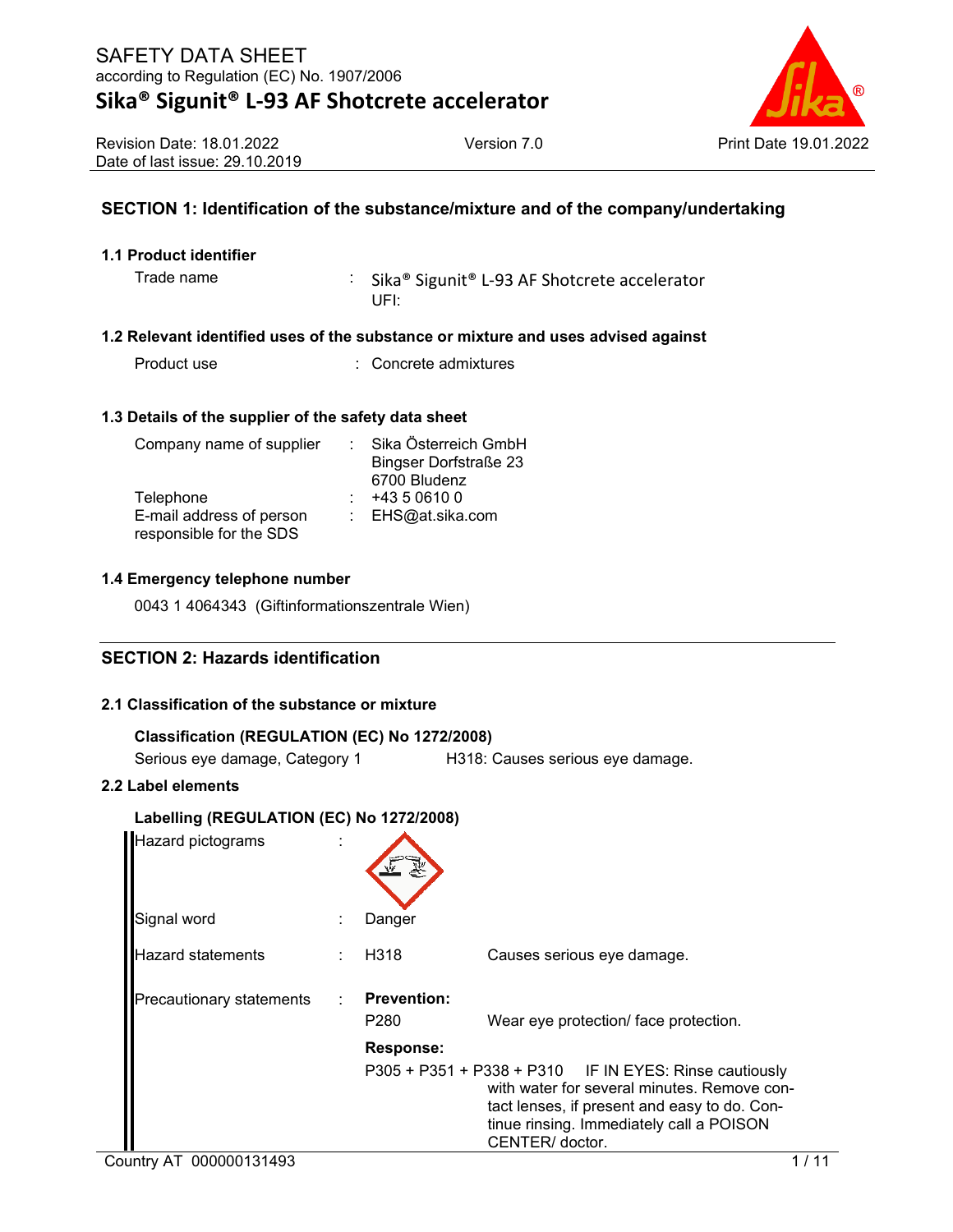Revision Date: 18.01.2022 Date of last issue: 29.10.2019



## $\mathbf{\Pi}$

### **Hazardous components which must be listed on the label:**

aluminium sulphate

### **2.3 Other hazards**

This substance/mixture contains no components considered to be either persistent, bioaccumulative and toxic (PBT), or very persistent and very bioaccumulative (vPvB) at levels of 0.1% or higher.

### **SECTION 3: Composition/information on ingredients**

### **3.2 Mixtures**

### **Components**

| Chemical name       | CAS-No.                    | Classification         | Concentration |
|---------------------|----------------------------|------------------------|---------------|
|                     | EC-No.                     |                        | (% w/w)       |
|                     | <b>Registration number</b> |                        |               |
| aluminium sulphate  | 10043-01-3                 | Eye Dam. 1; H318       | $>= 60 - 80$  |
|                     | 233-135-0                  |                        |               |
|                     | 01-2119531538-36-          |                        |               |
|                     | <b>XXXX</b>                |                        |               |
| 2,2'-iminodiethanol | $111 - 42 - 2$             | Acute Tox. 4; H302     | $>= 1 - 2.5$  |
|                     | 203-868-0                  | Skin Irrit. 2; H315    |               |
|                     | 01-2119488930-28-          | Eye Dam. 1; H318       |               |
|                     | <b>XXXX</b>                | <b>STOT RE 2; H373</b> |               |
|                     |                            | Repr. 2; H361fd        |               |

For explanation of abbreviations see section 16.

### **SECTION 4: First aid measures**

### **4.1 Description of first aid measures**

| General advice          | : Move out of dangerous area.<br>Consult a physician.<br>Show this safety data sheet to the doctor in attendance.                                                                                                                                                                                                         |
|-------------------------|---------------------------------------------------------------------------------------------------------------------------------------------------------------------------------------------------------------------------------------------------------------------------------------------------------------------------|
| If inhaled              | : Move to fresh air.<br>Consult a physician after significant exposure.                                                                                                                                                                                                                                                   |
| In case of skin contact | : Take off contaminated clothing and shoes immediately.<br>Wash off with soap and plenty of water.<br>If symptoms persist, call a physician.                                                                                                                                                                              |
| In case of eye contact  | : Small amounts splashed into eyes can cause irreversible tis-<br>sue damage and blindness.<br>In the case of contact with eyes, rinse immediately with plenty<br>of water and seek medical advice.<br>Continue rinsing eyes during transport to hospital.<br>Remove contact lenses.<br>Keep eye wide open while rinsing. |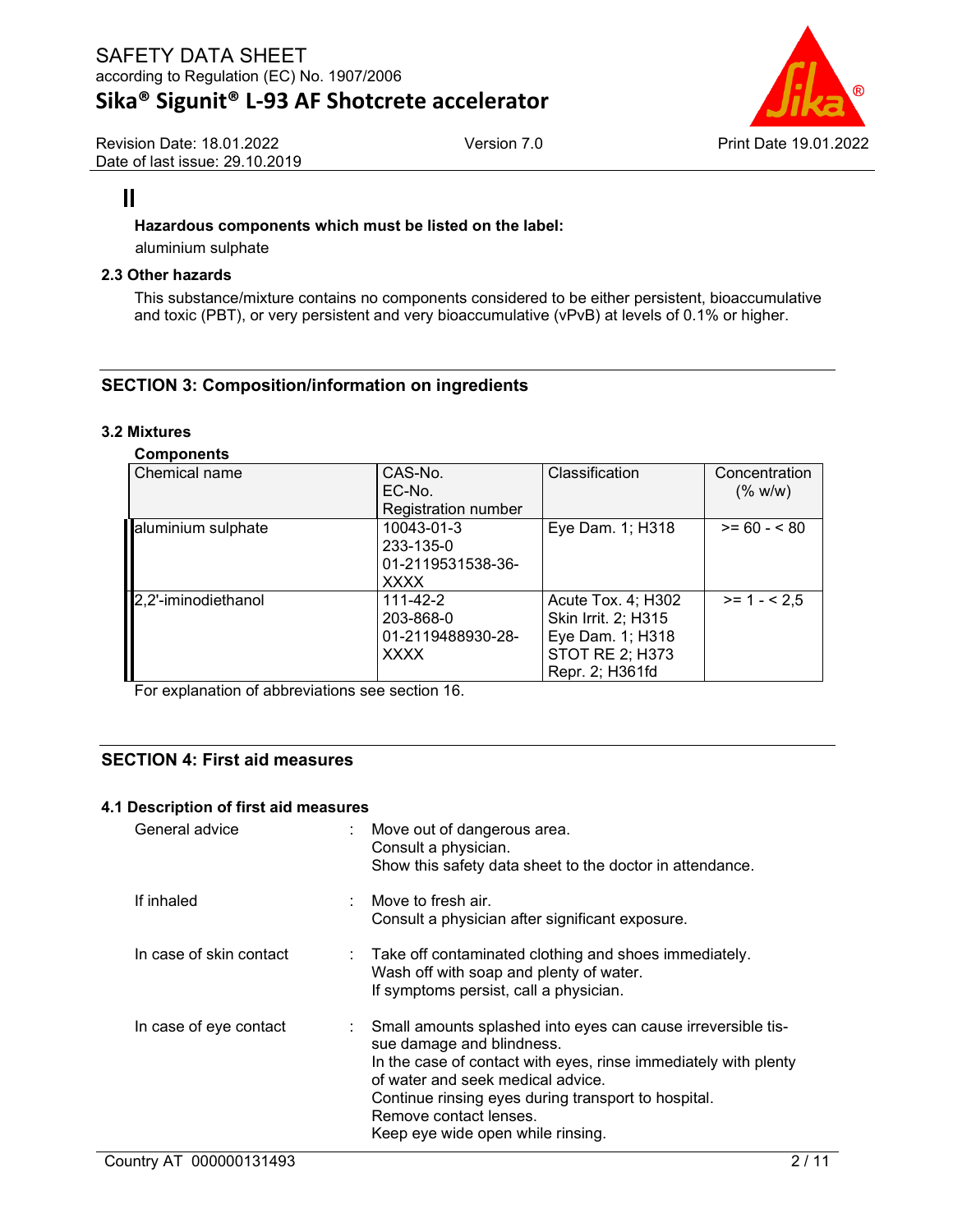# **Sika® Sigunit® L-93 AF Shotcrete accelerator**



| Revision Date: 18.01.2022<br>Date of last issue: 29.10.2019     |               | Version 7.0                                                                                                                                                                       | Print Date 19.01.2022 |
|-----------------------------------------------------------------|---------------|-----------------------------------------------------------------------------------------------------------------------------------------------------------------------------------|-----------------------|
| If swallowed                                                    |               | : Do not induce vomiting without medical advice.<br>Rinse mouth with water.<br>Do not give milk or alcoholic beverages.<br>Never give anything by mouth to an unconscious person. |                       |
| 4.2 Most important symptoms and effects, both acute and delayed |               |                                                                                                                                                                                   |                       |
| Symptoms                                                        | and symptoms. | Excessive lachrymation<br>See Section 11 for more detailed information on health effects                                                                                          |                       |
| <b>Risks</b>                                                    |               | No known significant effects or hazards.                                                                                                                                          |                       |
|                                                                 |               | Causes serious eye damage.                                                                                                                                                        |                       |
| Treatment<br><b>SECTION 5: Firefighting measures</b>            |               | Treat symptomatically.                                                                                                                                                            |                       |
| 5.1 Extinguishing media                                         |               |                                                                                                                                                                                   |                       |
| Suitable extinguishing media :                                  | extinction.   | In case of fire, use water/water spray/water jet/carbon diox-<br>ide/sand/foam/alcohol resistant foam/chemical powder for                                                         |                       |
| 5.2 Special hazards arising from the substance or mixture       |               |                                                                                                                                                                                   |                       |
| ucts                                                            |               | Hazardous combustion prod- : No hazardous combustion products are known                                                                                                           |                       |
| 5.3 Advice for firefighters                                     |               |                                                                                                                                                                                   |                       |
| for firefighters                                                |               | Special protective equipment : In the event of fire, wear self-contained breathing apparatus.                                                                                     |                       |
| Further information                                             |               | Standard procedure for chemical fires.                                                                                                                                            |                       |

## **SECTION 6: Accidental release measures**

|                               | 6.1 Personal precautions, protective equipment and emergency procedures                                                   |
|-------------------------------|---------------------------------------------------------------------------------------------------------------------------|
| Personal precautions          | Use personal protective equipment.<br>÷.<br>Deny access to unprotected persons.                                           |
| 6.2 Environmental precautions |                                                                                                                           |
| Environmental precautions     | : Try to prevent the material from entering drains or water<br>courses.<br>No special environmental precautions required. |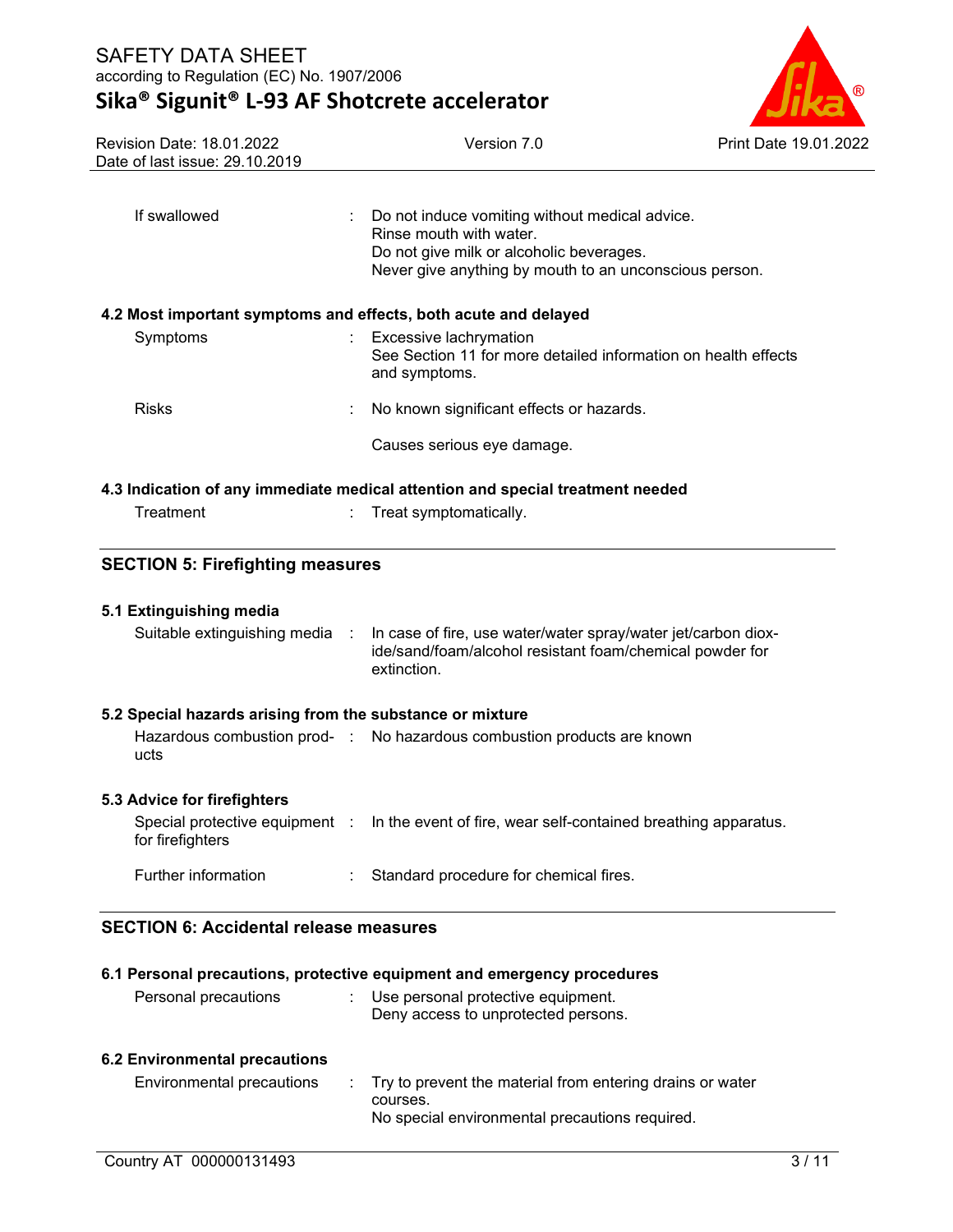

| Revision Date: 18.01.2022       | V٤ |
|---------------------------------|----|
| Date of last issue: 29.10.2019_ |    |

### **6.3 Methods and material for containment and cleaning up**

Methods for cleaning up : Soak up with inert absorbent material (e.g. sand, silica gel, acid binder, universal binder, sawdust). Keep in suitable, closed containers for disposal.

### **6.4 Reference to other sections**

For personal protection see section 8.

### **SECTION 7: Handling and storage**

### **7.1 Precautions for safe handling**

| Advice on safe handling                                          |   | Avoid exceeding the given occupational exposure limits (see<br>section 8).<br>Do not get in eyes, on skin, or on clothing.<br>For personal protection see section 8.<br>Smoking, eating and drinking should be prohibited in the ap-<br>plication area.<br>Follow standard hygiene measures when handling chemical<br>products |
|------------------------------------------------------------------|---|--------------------------------------------------------------------------------------------------------------------------------------------------------------------------------------------------------------------------------------------------------------------------------------------------------------------------------|
| fire and explosion                                               |   | Advice on protection against : Normal measures for preventive fire protection.                                                                                                                                                                                                                                                 |
| Hygiene measures                                                 |   | Handle in accordance with good industrial hygiene and safety<br>practice. When using do not eat or drink. When using do not<br>smoke. Wash hands before breaks and at the end of workday.                                                                                                                                      |
| 7.2 Conditions for safe storage, including any incompatibilities |   |                                                                                                                                                                                                                                                                                                                                |
| Requirements for storage<br>areas and containers                 |   | : Keep container tightly closed in a dry and well-ventilated<br>place. Containers which are opened must be carefully re-<br>sealed and kept upright to prevent leakage. Store in accord-<br>ance with local regulations.                                                                                                       |
| Storage class (TRGS 510)                                         |   | $\therefore$ 12                                                                                                                                                                                                                                                                                                                |
| Further information on stor-<br>age stability                    | ÷ | No decomposition if stored and applied as directed.                                                                                                                                                                                                                                                                            |

### **7.3 Specific end use(s)**

### **SECTION 8: Exposure controls/personal protection**

### **8.1 Control parameters**

### **Occupational Exposure Limits**

| Components          | CAS-No.  | Value type (Form                                                    | Control parame-    | Basis * |
|---------------------|----------|---------------------------------------------------------------------|--------------------|---------|
|                     |          | of exposure)                                                        | ters <sup>*</sup>  |         |
| 2.2'-iminodiethanol | 111-42-2 | MAK-TMW                                                             | $0,46$ ppm         | AT OEL  |
|                     |          |                                                                     | $2 \text{ ma/m}$ 3 |         |
|                     |          | Further information: Reaction with nitrosing agents can lead to the |                    |         |
|                     |          | formation of carcinogenic N-Nitrosodiethanolamine, Risk of skin     |                    |         |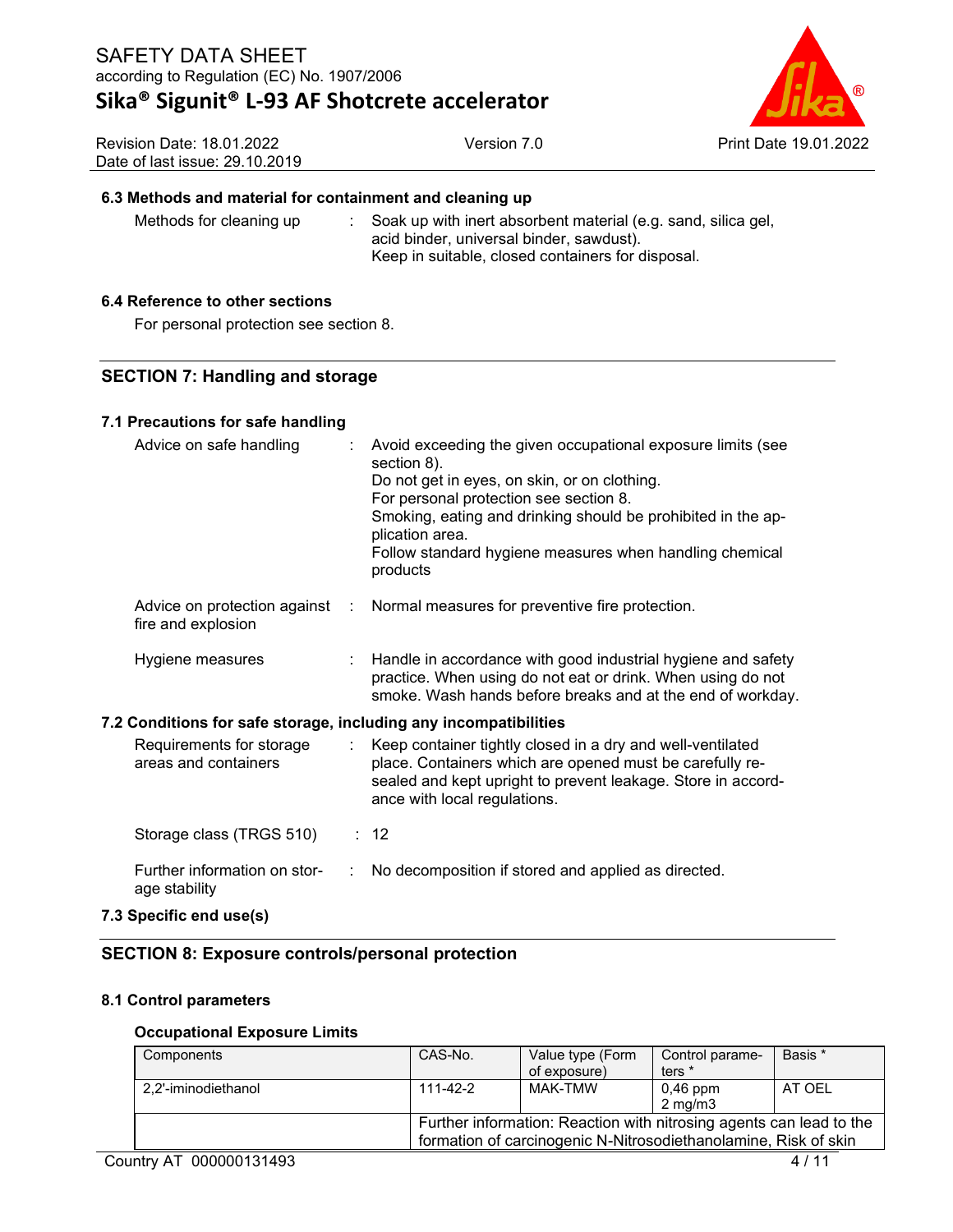# **Sika® Sigunit® L-93 AF Shotcrete accelerator**



Revision Date: 18.01.2022 Date of last issue: 29.10.2019

|                                                                                        |  | absorption, Danger of sensitization of the skin |                    |        |
|----------------------------------------------------------------------------------------|--|-------------------------------------------------|--------------------|--------|
|                                                                                        |  | MAK-KZW                                         | $0.92$ ppm         | AT OEL |
|                                                                                        |  |                                                 | $4 \text{ ma/m}$ 3 |        |
| *Values in the table refer to the latest EU-OEL and to the (Grenzwerteverordnung GKV). |  |                                                 |                    |        |

### **8.2 Exposure controls**

| Personal protective equipment          |                                                                                                                                                                                                                                                                                                                                                                                            |  |  |  |
|----------------------------------------|--------------------------------------------------------------------------------------------------------------------------------------------------------------------------------------------------------------------------------------------------------------------------------------------------------------------------------------------------------------------------------------------|--|--|--|
| Eye protection<br>÷.                   | Safety glasses with side-shields conforming to EN166<br>Eye wash bottle with pure water                                                                                                                                                                                                                                                                                                    |  |  |  |
| Hand protection                        | : Chemical-resistant, impervious gloves complying with an ap-<br>proved standard must be worn at all times when handling<br>chemical products. Reference number EN 374. Follow manu-<br>facturer specifications.                                                                                                                                                                           |  |  |  |
|                                        | Suitable for short time use or protection against splashes:<br>Butyl rubber/nitrile rubber gloves (> 0,1 mm)<br>Contaminated gloves should be removed.<br>Suitable for permanent exposure:<br>Viton gloves (0.4 mm),<br>breakthrough time > 30 min.                                                                                                                                        |  |  |  |
| Skin and body protection               | Protective clothing (e.g. Safety shoes acc. to EN ISO 20345,<br>long-sleeved working clothing, long trousers). Rubber aprons<br>and protective boots are additionaly recommended for mixing<br>and stirring work.                                                                                                                                                                          |  |  |  |
| Respiratory protection<br>÷            | In case of inadequate ventilation wear respiratory protection.<br>Respirator selection must be based on known or anticipated<br>exposure levels, the hazards of the product and the safe work-<br>ing limits of the selected respirator.<br>organic vapor filter (Type A)<br>A1: < 1000 ppm; A2: < 5000 ppm; A3: < 10000 ppm<br>Ensure adequate ventilation. This can be achieved by local |  |  |  |
|                                        | exhaust extraction or by general ventilation. (EN 689 - Meth-<br>ods for determining inhalation exposure). This applies in par-<br>ticular to the mixing / stirring area. In case this is not sufficent<br>to keep the concentrations under the occupational exposure<br>limits then respiration protection measures must be used.                                                         |  |  |  |
| <b>Environmental exposure controls</b> |                                                                                                                                                                                                                                                                                                                                                                                            |  |  |  |
| General advice                         | Try to prevent the material from entering drains or water<br>courses.<br>No special environmental precautions required.                                                                                                                                                                                                                                                                    |  |  |  |

### **SECTION 9: Physical and chemical properties**

### **9.1 Information on basic physical and chemical properties**

| Physical state              | $:$ liquid        |
|-----------------------------|-------------------|
| Colour                      | white             |
| Odour                       | odourless         |
| Boiling point/boiling range | No data available |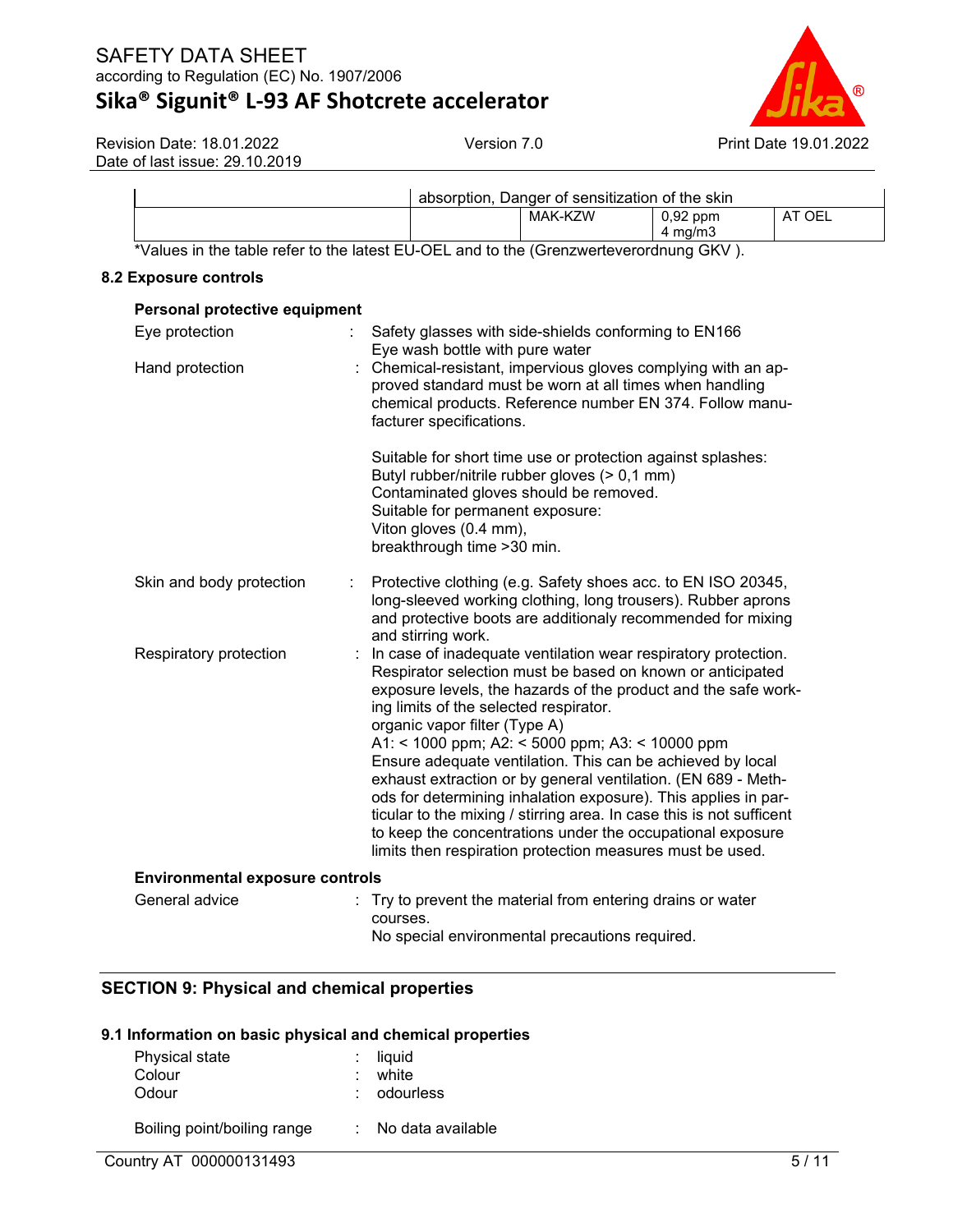### SAFETY DATA SHEET according to Regulation (EC) No. 1907/2006 **Sika® Sigunit® L-93 AF Shotcrete accelerator**



Revision Date: 18.01.2022 Date of last issue: 29.10.2019

| Flash point                              | Not applicable          |  |
|------------------------------------------|-------------------------|--|
| Auto-ignition temperature                | No data available<br>٠. |  |
| рH                                       | : > 3.0                 |  |
| <b>Viscosity</b><br>Viscosity, kinematic | : > 7 mm2/s (40 °C)     |  |
| Vapour pressure                          | 23 hPa                  |  |
| Density                                  | ca. 1,45 g/cm3 (20 °C)  |  |

### **9.2 Other information**

No data available

### **SECTION 10: Stability and reactivity**

### **10.1 Reactivity**

No dangerous reaction known under conditions of normal use.

### **10.2 Chemical stability**

The product is chemically stable.

### **10.3 Possibility of hazardous reactions**

Hazardous reactions : No hazards to be specially mentioned.

### **10.4 Conditions to avoid**

Conditions to avoid : No data available

### **10.5 Incompatible materials**

Materials to avoid : No data available

### **10.6 Hazardous decomposition products**

No decomposition if stored and applied as directed.

### **SECTION 11: Toxicological information**

### **11.1 Information on hazard classes as defined in Regulation (EC) No 1272/2008**

#### **Acute toxicity**

Not classified based on available information.

### **Skin corrosion/irritation**

Not classified based on available information.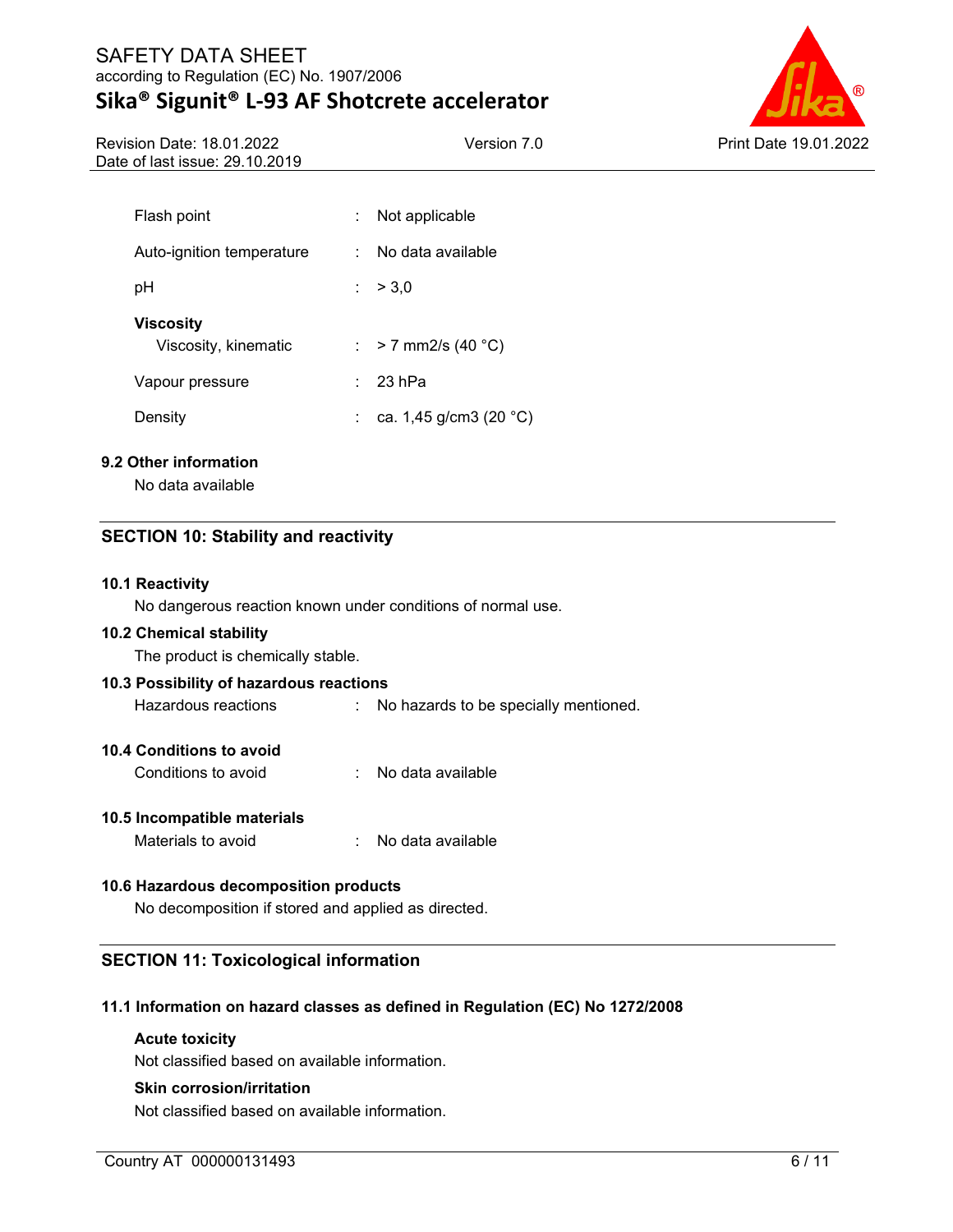### SAFETY DATA SHEET according to Regulation (EC) No. 1907/2006 **Sika® Sigunit® L-93 AF Shotcrete accelerator**

Version 7.0 Print Date 19.01.2022

Revision Date: 18.01.2022 Date of last issue: 29.10.2019

## **Serious eye damage/eye irritation**

Causes serious eye damage.

### **Respiratory or skin sensitisation**

### **Skin sensitisation**

Not classified based on available information.

### **Respiratory sensitisation**

Not classified based on available information.

### **Germ cell mutagenicity**

Not classified based on available information.

### **Carcinogenicity**

Not classified based on available information.

### **Reproductive toxicity**

Not classified based on available information.

### **STOT - single exposure**

Not classified based on available information.

### **STOT - repeated exposure**

Not classified based on available information.

### **Aspiration toxicity**

Not classified based on available information.

### **11.2 Information on other hazards**

### **SECTION 12: Ecological information**

### **12.1 Toxicity**

### **Components:**

### **2,2'-iminodiethanol:**

| Toxicity to daphnia and other<br>aquatic invertebrates | EC50 (Daphnia magna (Water flea)): 55 mg/l<br>Exposure time: 48 h                      |
|--------------------------------------------------------|----------------------------------------------------------------------------------------|
| Toxicity to algae/aquatic<br>plants                    | : EC50 (Pseudokirchneriella subcapitata (green algae)): 75 mg/l<br>Exposure time: 72 h |

### **12.2 Persistence and degradability**

No data available

### **12.3 Bioaccumulative potential**

No data available

### **12.4 Mobility in soil**

No data available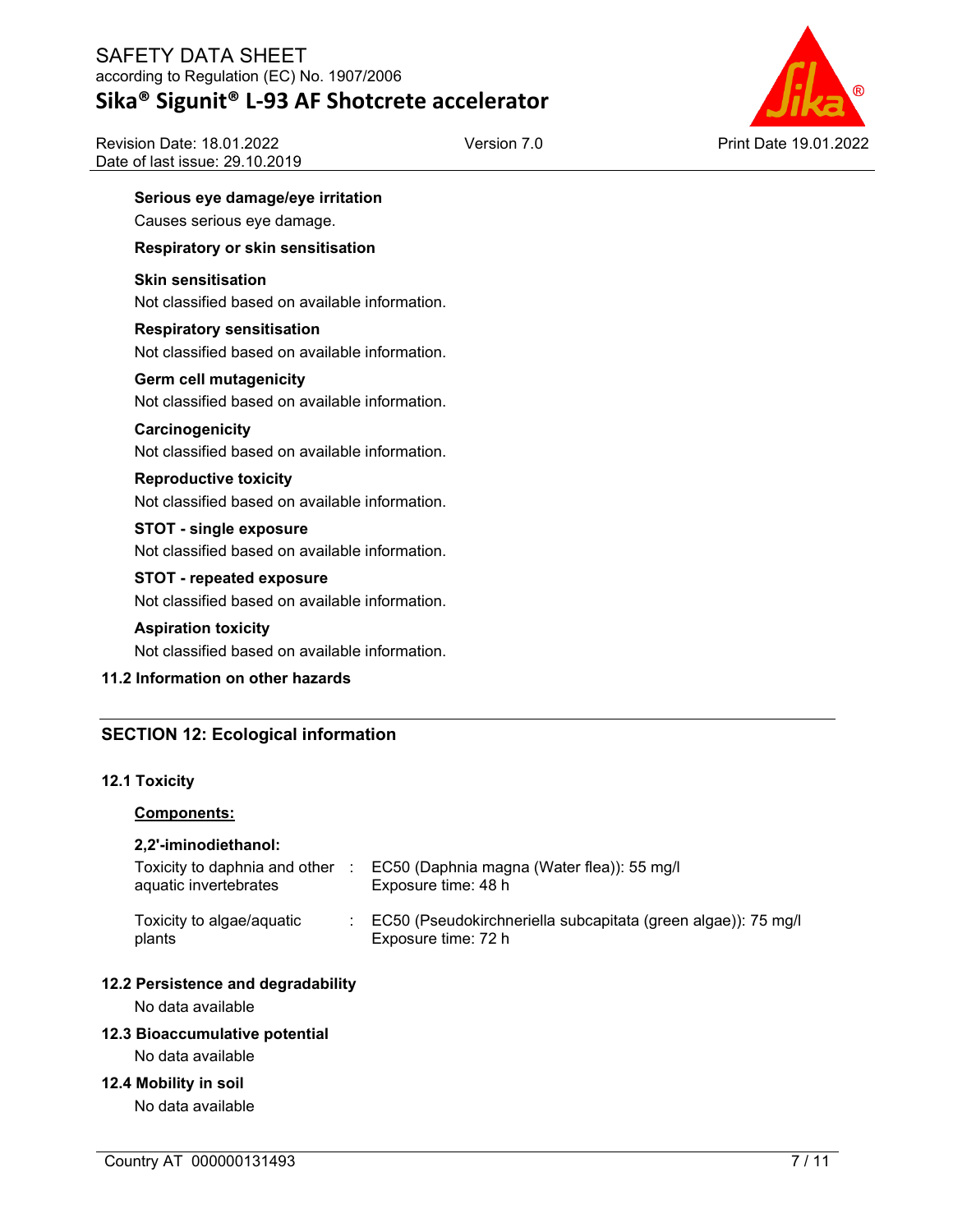Revision Date: 18.01.2022 Date of last issue: 29.10.2019



**12.5 Results of PBT and vPvB assessment**

### **Product:**

Assessment : This substance/mixture contains no components considered to be either persistent, bioaccumulative and toxic (PBT), or very persistent and very bioaccumulative (vPvB) at levels of 0.1% or higher..

### **12.6 Endocrine disrupting properties**

No data available

### **12.7 Other adverse effects**

**Product:**

Additional ecological information : There is no data available for this product.

### **SECTION 13: Disposal considerations**

### **13.1 Waste treatment methods**

| Product                   |  | The generation of waste should be avoided or minimized<br>wherever possible.<br>Empty containers or liners may retain some product residues.<br>This material and its container must be disposed of in a safe<br>way.<br>Dispose of surplus and non-recyclable products via a licensed<br>waste disposal contractor.<br>Disposal of this product, solutions and any by-products should<br>at all times comply with the requirements of environmental<br>protection and waste disposal legislation and any regional<br>local authority requirements.<br>Avoid dispersal of spilled material and runoff and contact with<br>soil, waterways, drains and sewers. |
|---------------------------|--|---------------------------------------------------------------------------------------------------------------------------------------------------------------------------------------------------------------------------------------------------------------------------------------------------------------------------------------------------------------------------------------------------------------------------------------------------------------------------------------------------------------------------------------------------------------------------------------------------------------------------------------------------------------|
| Austria - Waste catalogue |  | : 52725                                                                                                                                                                                                                                                                                                                                                                                                                                                                                                                                                                                                                                                       |
| Contaminated packaging    |  | Completely emptied packagings can be given for recycling.<br>Packaging containing remains of dangerous substances, as<br>well as packagings disposed of remains can be unharmed<br>eliminated in accordance with the regulations.                                                                                                                                                                                                                                                                                                                                                                                                                             |
|                           |  | 15 01 10* packaging containing residues of or contaminated<br>by dangerous substances                                                                                                                                                                                                                                                                                                                                                                                                                                                                                                                                                                         |

### **SECTION 14: Transport information**

### **14.1 UN number**

**ADR** : Not regulated as a dangerous good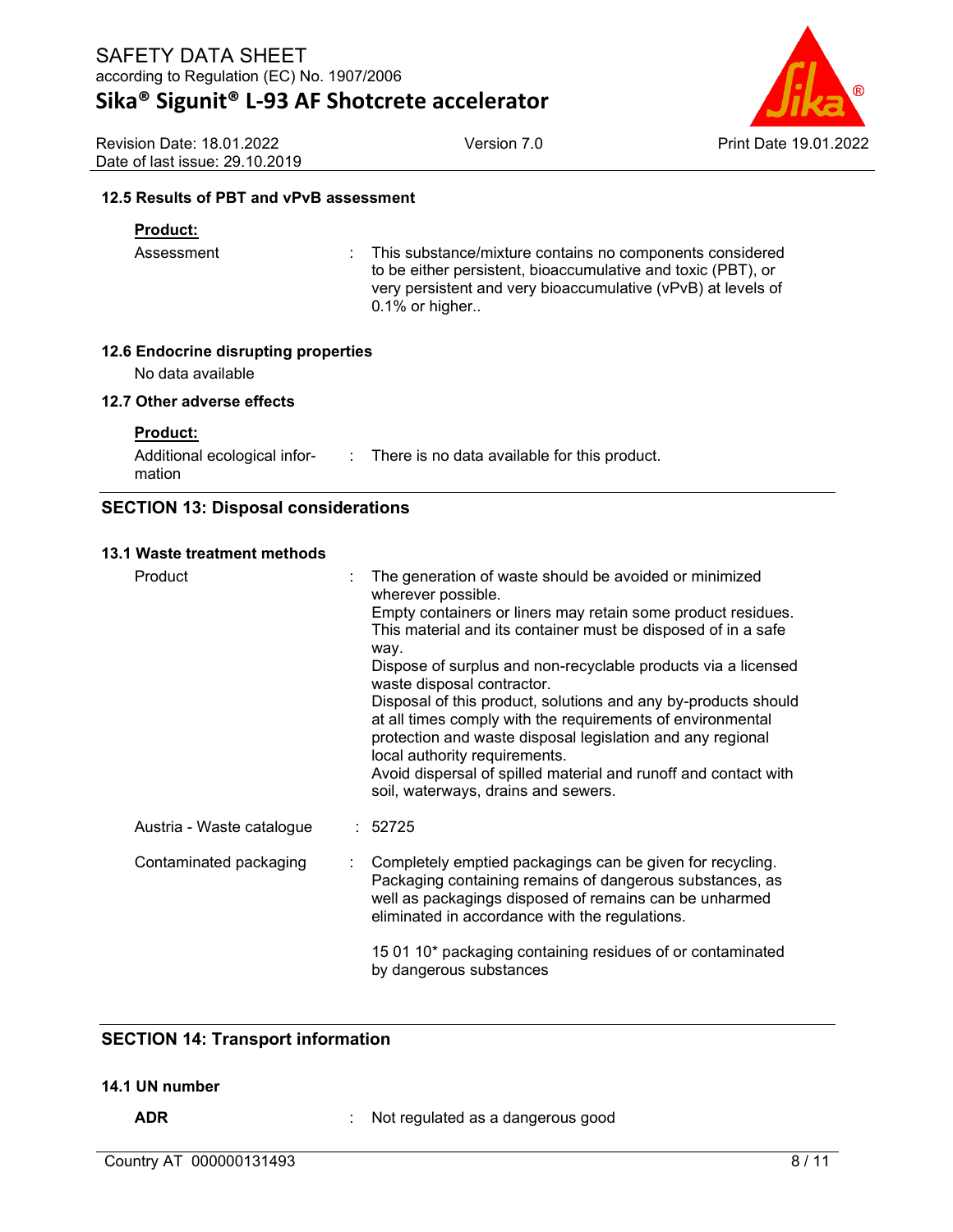## **Sika® Sigunit® L-93 AF Shotcrete accelerator**

Revision Date: 18.01.2022 Date of last issue: 29.10.2019



| <b>IMDG</b>                     |    | Not regulated as a dangerous good |  |
|---------------------------------|----|-----------------------------------|--|
| <b>IATA</b>                     |    | Not regulated as a dangerous good |  |
| 14.2 UN proper shipping name    |    |                                   |  |
| <b>ADR</b>                      | t. | Not regulated as a dangerous good |  |
| <b>IMDG</b>                     | t  | Not regulated as a dangerous good |  |
| <b>IATA</b>                     |    | Not regulated as a dangerous good |  |
| 14.3 Transport hazard class(es) |    |                                   |  |
| <b>ADR</b>                      |    | Not regulated as a dangerous good |  |
| <b>IMDG</b>                     | ÷  | Not regulated as a dangerous good |  |
| <b>IATA</b>                     | ÷  | Not regulated as a dangerous good |  |
| 14.4 Packing group              |    |                                   |  |
| <b>ADR</b>                      | ÷  | Not regulated as a dangerous good |  |
| <b>IMDG</b>                     | t  | Not regulated as a dangerous good |  |
| <b>IATA (Cargo)</b>             | ÷  | Not regulated as a dangerous good |  |
| <b>IATA (Passenger)</b>         |    | Not regulated as a dangerous good |  |

### **14.5 Environmental hazards**

Not regulated as a dangerous good

### **14.6 Special precautions for user**

Not applicable

### **14.7 Transport in bulk according to Annex II of Marpol and the IBC Code** Not applicable for product as supplied.

### **SECTION 15: Regulatory information**

#### Country AT 000000131493 9/11 **15.1 Safety, health and environmental regulations/legislation specific for the substance or mixture** REACH - Restrictions on the manufacture, placing on the market and use of certain dangerous substances, mixtures and articles (Annex XVII) : Conditions of restriction for the following entries should be considered: Number on list 3 International Chemical Weapons Convention (CWC) Schedules of Toxic Chemicals and Precursors : Not applicable REACH - Candidate List of Substances of Very High Concern for Authorisation (Article 59). : None of the components are listed  $(=> 0.1 %).$ REACH - List of substances subject to authorisation (Annex XIV) : Not applicable Regulation (EC) No 1005/2009 on substances that deplete the ozone layer : Not applicable Regulation (EU) 2019/1021 on persistent organic pollutants (recast) : Not applicable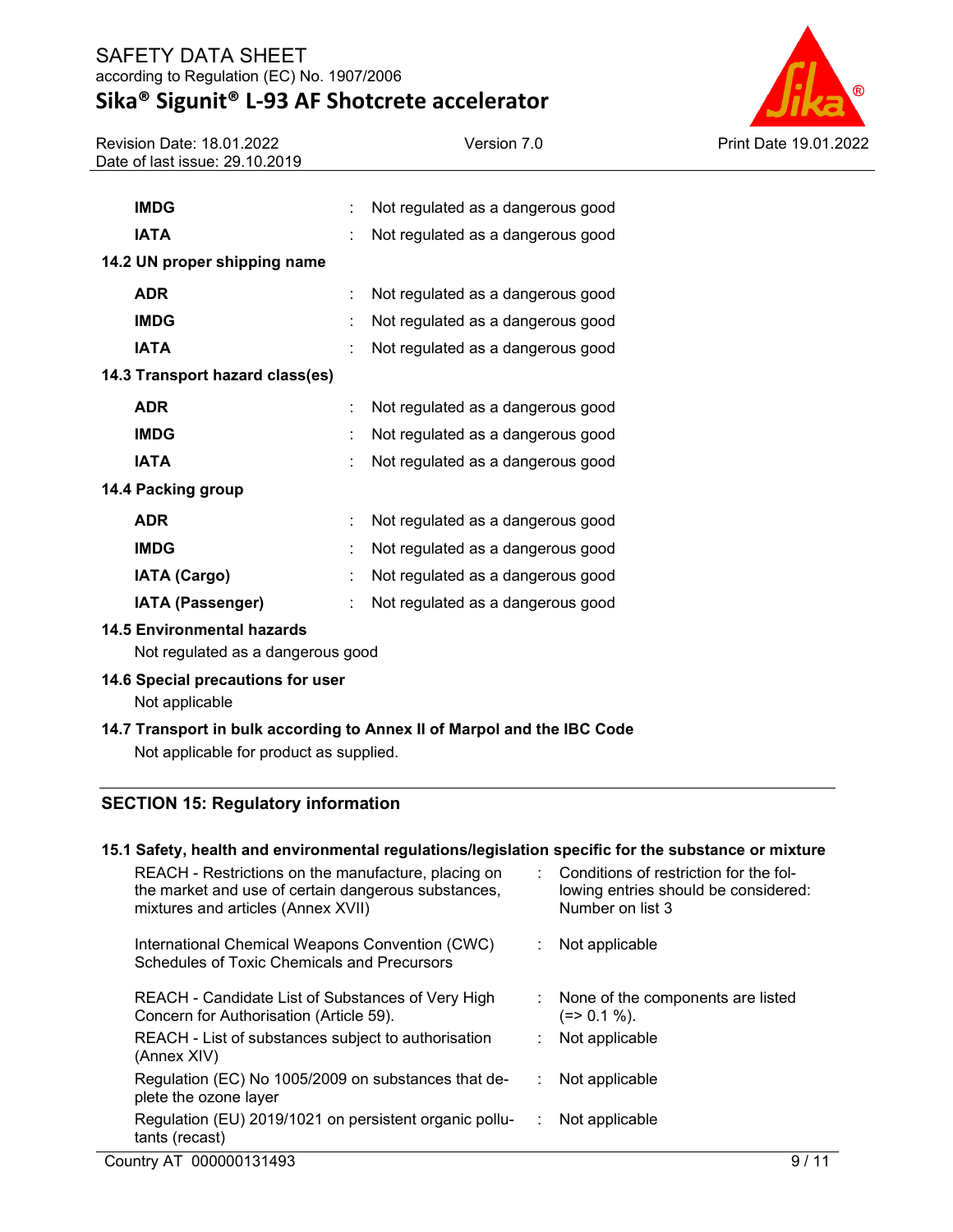# **Sika® Sigunit® L-93 AF Shotcrete accelerator**



| <b>Revision Date: 18.01.2022</b><br>Date of last issue: 29.10.2019                                                                     |                             | Version 7.0                                                                                                                                                                                                 | Print Date 19.01.2022 |
|----------------------------------------------------------------------------------------------------------------------------------------|-----------------------------|-------------------------------------------------------------------------------------------------------------------------------------------------------------------------------------------------------------|-----------------------|
| Regulation (EC) No 649/2012 of the European Parlia-<br>ment and the Council concerning the export and import<br>of dangerous chemicals |                             | Not applicable<br>÷.                                                                                                                                                                                        |                       |
| <b>REACH Information:</b>                                                                                                              |                             | All substances contained in our Products are<br>- registered by our upstream suppliers, and/or<br>- registered by us, and/or<br>- excluded from the regulation, and/or<br>- exempted from the registration. |                       |
| Risk classification according<br>to VbF                                                                                                | $\mathcal{L}$               | Exempt                                                                                                                                                                                                      |                       |
| jor-accident hazards involving dangerous substances.                                                                                   |                             | Seveso III: Directive 2012/18/EU of the European Parliament and of the Council on the control of ma-<br>Not applicable                                                                                      |                       |
| Water hazard class (Germa-<br>ny)                                                                                                      | $\mathcal{L}^{\mathcal{L}}$ | WGK 1 slightly hazardous to water<br>Classification according to AwSV, Annex 1 (5.2)                                                                                                                        |                       |
| Volatile organic compounds                                                                                                             |                             | Law on the incentive tax for volatile organic compounds<br>(VOCV)<br>no VOC duties                                                                                                                          |                       |
|                                                                                                                                        |                             | Directive 2010/75/EU of 24 November 2010 on industrial<br>emissions (integrated pollution prevention and control)<br>Volatile organic compounds (VOC) content: 1,79% w/w                                    |                       |
| Productcode                                                                                                                            | BZM <sub>1</sub>            |                                                                                                                                                                                                             |                       |

### **15.2 Chemical safety assessment**

No Chemical Safety Assessment has been carried out for this mixture by the supplier.

### **SECTION 16: Other information**

| <b>Full text of H-Statements</b>        |                                                                             |
|-----------------------------------------|-----------------------------------------------------------------------------|
| H <sub>302</sub>                        | Harmful if swallowed.                                                       |
| H <sub>315</sub>                        | Causes skin irritation.                                                     |
| H318                                    | Causes serious eye damage.                                                  |
| H361fd                                  | Suspected of damaging fertility. Suspected of damaging the<br>unborn child. |
| H373                                    | May cause damage to organs through prolonged or repeated<br>exposure.       |
| <b>Full text of other abbreviations</b> |                                                                             |
| Acute Tox.                              | Acute toxicity                                                              |
| Eve Dam.                                | Serious eye damage                                                          |
| Repr.                                   | Reproductive toxicity                                                       |
| Skin Irrit.                             | Skin irritation                                                             |
| STOT RE                                 | Specific target organ toxicity - repeated exposure                          |